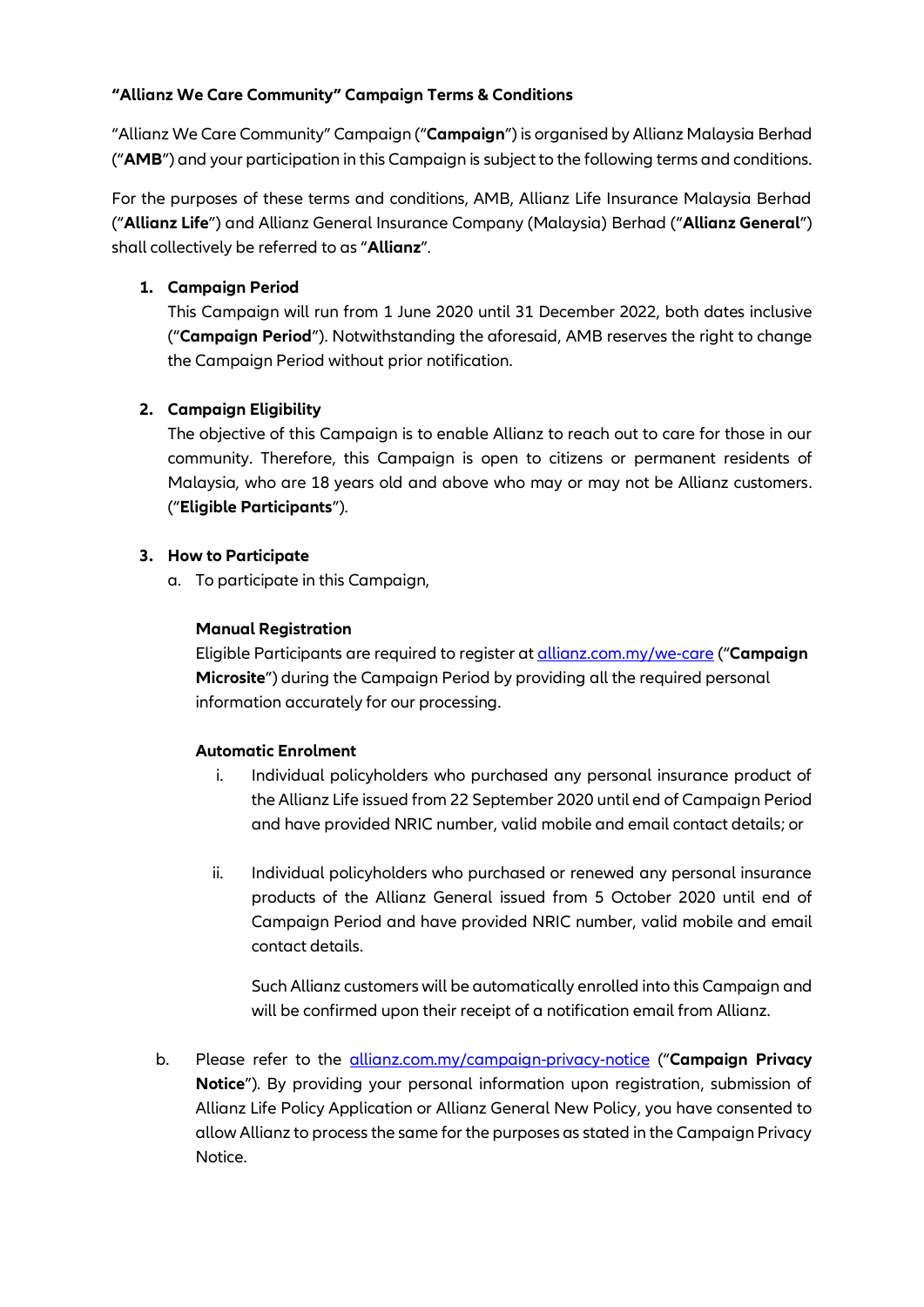c. Eligible Participants are required to ensure that the personal information provided for this Campaign at registration, submission of Allianz Life Policy Application or Allianz General New Policy is accurate failing which any claim of benefits under this Campaign may be rejected.

# **4. Campaign Benefit**

# **Healthcare and Lifestyle Benefits**

The Eligible Participant who has successfully registered through Manual Registration and Automatic Enrolment within the Campaign Period will be eligible to access to the healthcare and lifestyle benefits provided by the respective benefit providers as may be updated from time to time in the Campaign Microsite. Allianz makes no representation or warranty, express or implied, statutory or otherwise with respect to the quality, description or as to the fitness for any purpose or suitability of the benefits and hereby excludes all liabilities. The access to and use of the selected benefits is at the Eligible Participant's own risk and subject to the terms and conditions that apply for each healthcare and lifestyle benefit. The Eligible Participant shall deal directly with the benefit providers for their respective terms of use.

# **5. Other Conditions**

- a. By participating in this Campaign, the Eligible Participants hereby agree to be bound by these terms and conditions, and any decisions made by Allianz in respect of this Campaign shale final and conclusive.
- b. Allianz reserves the right and has the absolute discretion to vary the Campaign Period, Benefit Validity Period, terms and conditions of this Campaign, suspend, cancel or terminate the Campaign with or without any prior notice or reason.
- c. The details which consist of personal data provided by the Eligible Participants to participate in this Campaign may be used by Allianz for the following purposes:
	- Operations and administrative process of this Campaign;
	- Update Allianz Group of Companies' records;
	- Market research and statistical analysis and surveys with the aim of improving Allianz Group of Companies' products and services;
	- For advertising and promotion purposes. If the Eligible Participants wish to cease receiving any marketing material or no longer wish to be contacted for marketing and promotional purposes, please send an email to [customer.service@allianz.com.my](mailto:customer.service@allianz.com.my) to notify Allianz Group of Companies to cease such marketing and promotional activities. This request will take 2 to 4 weeks to take effect; and
	- For any purposes required by law or regulation.
- d. The details submitted by the Eligible Participants for the purpose of this Campaign will be collected, processed and used in accordance with Allianz's Privacy Statement which is available at: [https://www.allianz.com.my/privacy-statement.](https://www.allianz.com.my/privacy-statement)
- e. When using the Eligible Participants' details for the purposes referred above, Allianz may need to disclose it to agents of Allianz Group of Companies and/or third